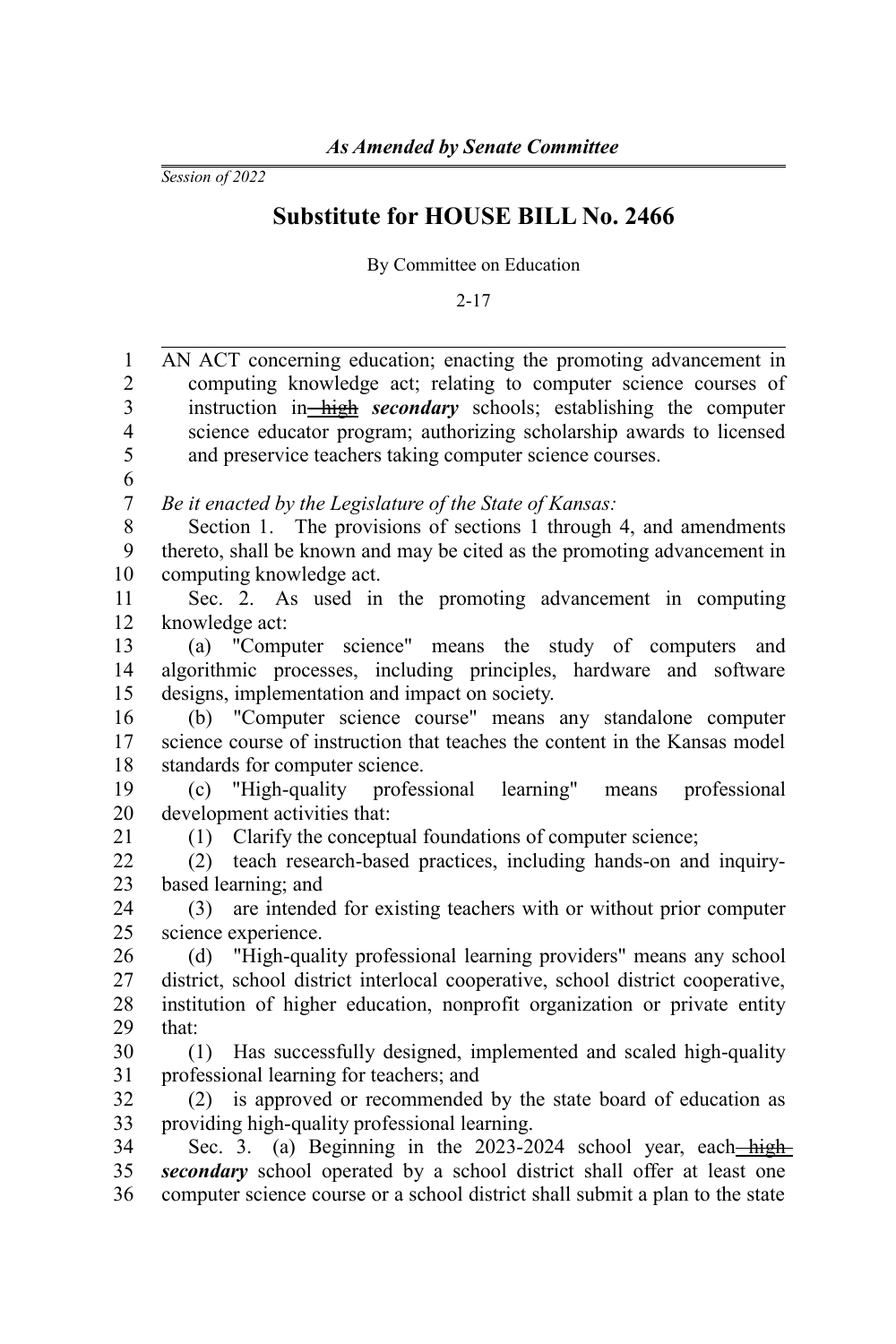(1) Be high quality;

board of education describing how such district intends to offer such course and the school year such course will first be offered. 1 2

(b) A computer science course offered pursuant to this section shall:

3 4

(2) meet or exceed the Kansas model standards for computer science established by the state board of education; and 5 6

(3) be made available in a traditional classroom setting, blended learning environment, online-based or other technology-based format that is tailored to meet the needs of each high *secondary* school and each participating student. 7 8 9 10

(c) (1) On or before January 15, 2023, and each January 15 thereafter, the state board shall prepare and submit a report to the governor and the legislature on the progress made pursuant to this act. Such report shall include for the immediately preceding school year: 11 12 13 14

(A) The number of high *secondary* schools that offered at least one computer science course; 15 16

(B) the number of high-quality professional learning providers that received grants pursuant to section 4, and amendments thereto; 17 18

(C) the number of teachers prepared by high-quality professional learning providers; 19 20

(D) the number of teachers teaching computer science courses as compared to the number of teachers prepared by high-quality professional learning providers; and 21  $22$ 23

(E) the number of students reached, including the number and percentage of such students disaggregated by gender, race, ethnicity and socioeconomic status, by high-quality professional learning providers. 24 25 26

27

(2) The provisions of this subsection shall expire on July 1, 2025.

Sec. 4. (a) Subject to appropriations therefor, the state board of education may award grants to high-quality professional learning providers to develop and implement teacher professional development programs for the computer science courses required to be taught pursuant to section 3, and amendments thereto. 28 29 30 31 32

(b) Grants awarded pursuant to this section may be used for the following purposes: 33 34

35

(1) Providing high-quality professional learning;

(2) credentialing for computer science teachers, including, but not limited to, reimbursement to teachers or providers for professional learning, exam fees or college coursework; 36 37 38

(3) supporting computer science professional learning, including mentoring and coaching; 39 40

(4) creating resources to support implementation of this act; 41

- (5) student recruitment; and 42
- (6) the development of teacher preparation programs. 43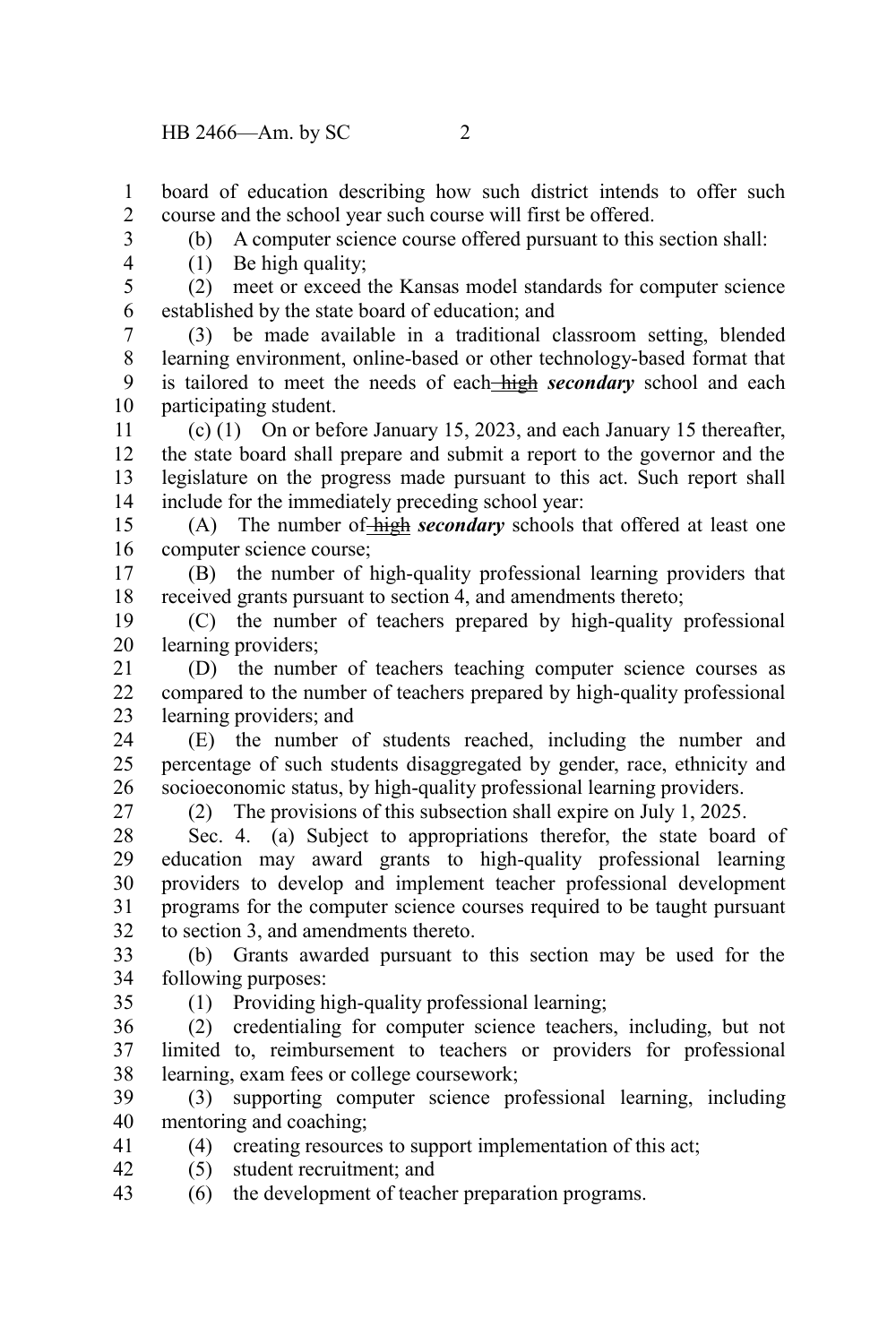(c) As a condition of receiving a grant pursuant to this section, a high-quality professional learning provider shall submit an application to the state department of education on a form and in a manner determined by the state department of education. The application shall, at a minimum, address how the provider will: 1 2 3 4 5

(1) Recruit new and existing teachers with little to no computer science background; 6 7

(2) use research-based or evidence-based practices for high-quality professional development; 8 9

(3) focus the professional learning on the conceptual foundations of computer science; 10 11

(4) reach and support marginalized racial and ethnic groups underrepresented in computer science; 12 13

(5) provide teachers with concrete experience with hands-on, inquirybased practices; 14 15

16

(6) accommodate both teacher and student needs; and

(7) ensure that participating districts shall begin offering a computer science course within the same or next school year after the teacher receives the professional learning. 17 18 19

(d) The state board of education shall prioritize the following applications: 20 21

(1) School districts that work in partnership with providers of highquality professional learning;  $22$ 23

(2) proposals that describe strategies to enroll female students, students from marginalized racial and ethnic groups underrepresented in computer science, students eligible for free and reduced-price meals, students with disabilities and English language learners; and 24 25 26 27

(3) proposals from rural or urban areas that experience difficulties providing computer science offerings. 28 29

(e) Each high-quality professional learning provider that receives a grant pursuant to this section shall annually report to the state board of education: 30 31 32

33 34 (1) The number of teachers prepared;

(2) the number of students reached;

(3) the number and percent of students reached disaggregated by gender, race, ethnicity and socioeconomic status; and 35 36

(4) the number of teachers and school districts that implemented computer science courses versus the number of prepared teachers that attended professional learning. 37 38 39

Sec. 5. (a) There is hereby established the computer science educator program to promote the advancement of computer science licensed and preservice teacher preparation in Kansas. 40 41 42

(b) Subject to appropriations therefor, the state board of regents may 43